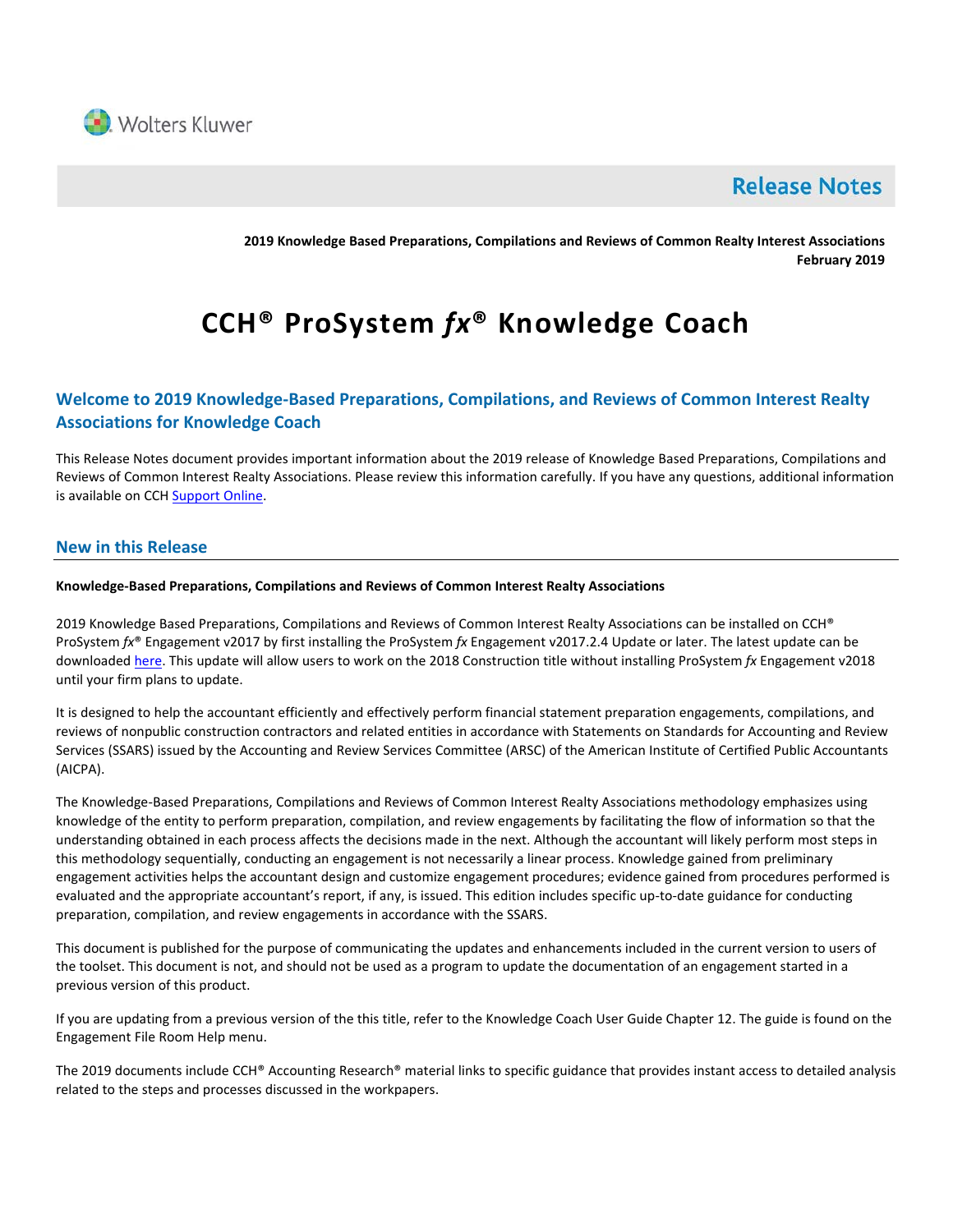## **2019 Edition of Knowledge-Based Preparations, Compilations and Reviews of Common Interest Realty Associations**

This edition features numerous enhancements, including:

- New and modified procedure steps and practice points for current accounting guidance noted above.
- Adding many new CMPs, CORs, and RPTs as follows:
	- o CMP-102 Compilation Program: Prospective Financial Statements.
	- o CMP-103 Compilation Program: Pro Forma.
	- o COR-222F Engagement Letter: Compilation of Financial Statements Prepared in Accordance with a Prescribed Format
	- o COR-222G Engagement Letter: Compilation Engagement with Respect to One or More Specified Elements, Accounts, or Items of a Financial Statement.
	- o COR-225B Engagement Letter: Compilation of Financial Statements Prepared By Client in Accordance with U.S. GAAP.
	- o COR-912A Management Representation Letter: Review Engagements (In Accordance with SSARS 24)
	- o RPT-1111A Compilation Report: Prospective Financial Statements Financial Forecast Supplemented By A Financial Projection.
	- o RPT-1145A Compilation Report: Compiled Financial Statements Presented with Prior-Period Financial Statements Compiled by a Predecessor Accountant
	- o RPT-1150 Compilation Report: Special-Purpose Financial Presentation That Is an Incomplete Presentation Prepared in Accordance with a Contractual Agreement But Is Otherwise in Conformity with U.S. GAAP
	- o RPT-1150A Compilation Report: Special-Purpose Financial Presentation Based on a Presentation Established in a Contractual Agreement and Different from U.S. GAAP or Special Purpose Financial Reporting Framework
	- o RPT-1150B Compilation Report: AICPA's Financial Reporting Framework for Small- and Medium-Sized Entities
	- o RPT-1150C Compilation Report: Comparative Financial Statements Prepared in Accordance with the AICPA's Financial Reporting Framework for Small- and Medium-Sized Entities
	- o RPT-1150D Compilation Report: Comparative Financial Statements Prepared in Accordance with the Tax-Basis of Accounting with Substantially All Disclosures Omitted
	- o RPT-1150E Compilation Report: Comparative Financial Statements Prepared In Accordance With Accounting Principles Generally Accepted In The United States Independence Impaired With Reasons Not Disclosed.
	- o RPT-1164A Review Report: Emphasis of Matter—Uncertainty Related to Going Concern (In Accordance with SSARS 24)
	- o RPT-1201A Review Report: Special-Purpose Financial Presentation on Comparative Financial Statements Prepared in Accordance With the AICPA's Financial Reporting Framework for Small- and Medium-Sized Entities.

[Click here](http://support.cch.com/updates/KnowledgeCoach/pdf/guides_tab/2019%20CIRA%20PCR%20Title%20Overview%20for%20Knowledge%20Coach%20Users.pdf) for the 2019 Preparations, Compilations and Reviews of Common Interest Realty Associations Title Overview for Knowledge Coach Users.

In addition, forms and practice aids throughout have been updated to include new examples and tips, and where applicable, to take into account:

#### **New literature, standards, and developments, reflected in the following current accounting guidance:**

• Statement on Standards for Accounting and Review Services No. 24 (SSARS-24), Omnibus Statement on Standards for Accounting and Review Services - 2018)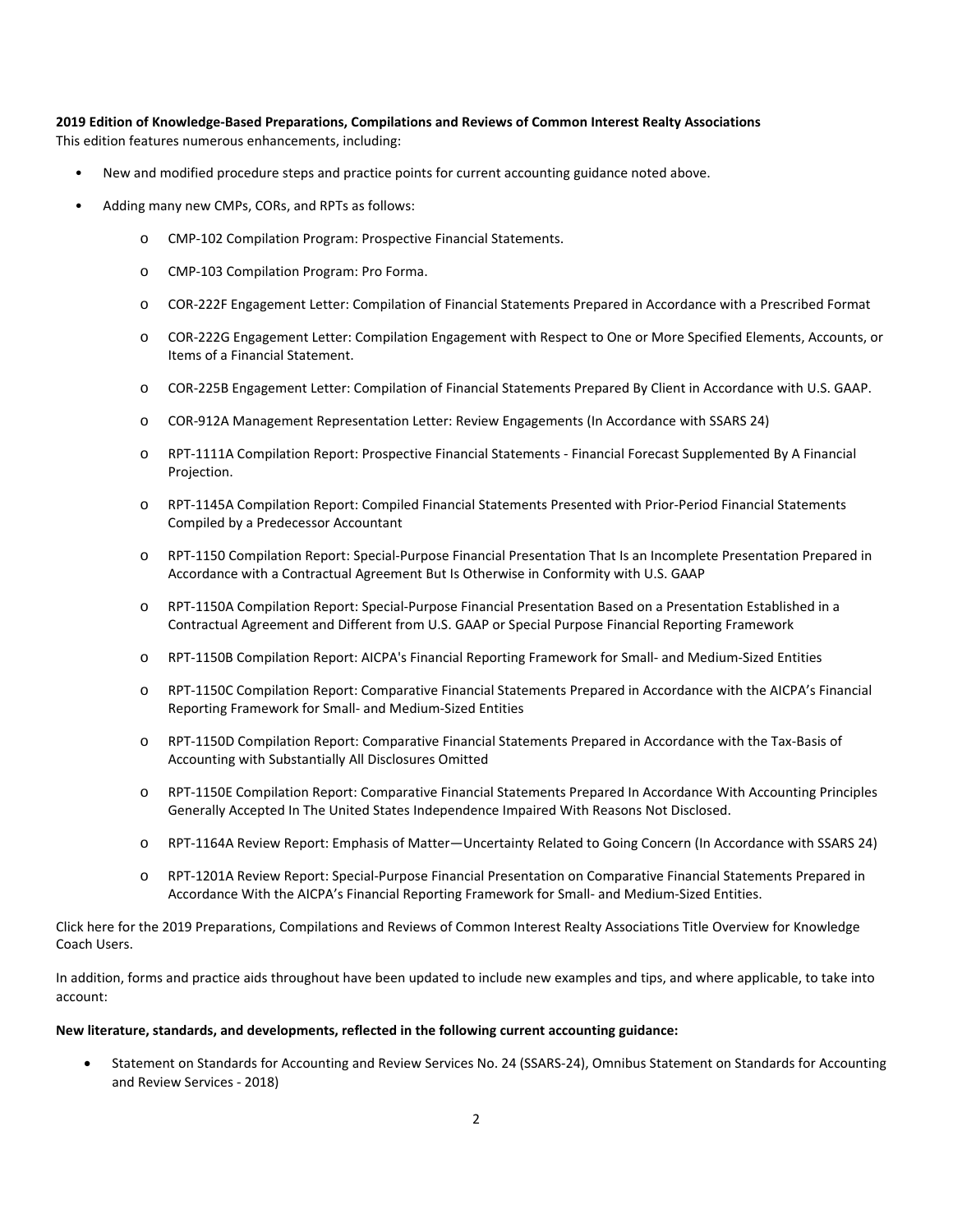- AICPA Guide Preparation, Compilation and Review Engagements
- The revised AICPA Code of Professional Conduct (Code), including ET Section 1.295, Nonattest Services
- AICPA Statement on Quality Control Standards No. 8 (QC Section 10), A Firm's System of Quality Control (Redrafted)
- AICPA Audit Risk Alert Developments in Preparation, Compilation, and Review Engagements 2017/18
- FASB Accounting Standards Codification™ as of September 30, 2018, through Accounting Standards Update No. 2018-15

#### **Important Notes:**

- Make sure to save changes to workpapers before closing the workpaper or the binder to ensure data is correctly updated.
- If your Current Editor Knowledge Coach Microsoft® Word workpapers become read-only or crash, please do the following:
	- o Keep the binder with the affected workpapers open.
	- o Highlight the workpaper in the binder window and go to **Tools > Save Knowledge Coach Answers**.

#### **System Requirements**

- This title requires the 2018 Financial Statement Base Title. The 2018 Financial Statement Base title MUST be installed with one of the following versions of CCH® ProSystem *fx* ® Engagement and Knowledge Coach.
	- o Engagement and Knowledge Coach v2017.2.4 or later available through the ProSystem *fx* Engagement v2017.2.4 Update. To identify what version you are running, please go to the **Help > About** window within the application.
	- o Engagement and Knowledge Coach v2018 or later.
- If you are upgrading from Engagement v7.1 or lower please contac[t Technical Support.](https://support.cch.com/contact)
- A minimum of 4GB of RAM is required for optimal performance when opening and navigating through Knowledge Coach workpapers.

#### **License Requirements**

- This title requires the Knowledge-Based Audits, Compilations, and Reviews of Common Interest Realty Associations license. Any user that does not have a license for this title will not be able to use Knowledge Coach functionality in workpapers.
- For more information on how to update your licensing, view [How do I add or update CCH ProSystem fx Engagement Licenses?](https://support.cch.com/kb/solution.aspx/sw3937) on our Web site.
- For more information on how to assign licenses, view How do [I assign Engagement Licenses?](https://support.cch.com/kb/solution.aspx/sw3943) on our Web site.

#### **Download Instructions**

If you are planning to use this title on Engagement and Knowledge Coach v2017, ensure you apply CCH ProSystem *fx* Engagement v2017.2.4 Update to all machines including Admin servers and terminal servers before installing the title. Review the Update's [release notes](https://d2iceilwdglxpz.cloudfront.net/release_notes/CCH%20ProSystem%20fx%20Engagement%20Release%20Notes%202017.2.4.pdf) for more information on deployment.

To download this title:

- 1. Navigate to the [Knowledge Coach Updates](http://support.cch.com/updates/KnowledgeCoach) section of the Engagement Support Website.
- 2. Select the Knowledge Coach Series. The series are arranged by title type, then industry.
- 3. Click on the **Download File** link next to the title you wish to download.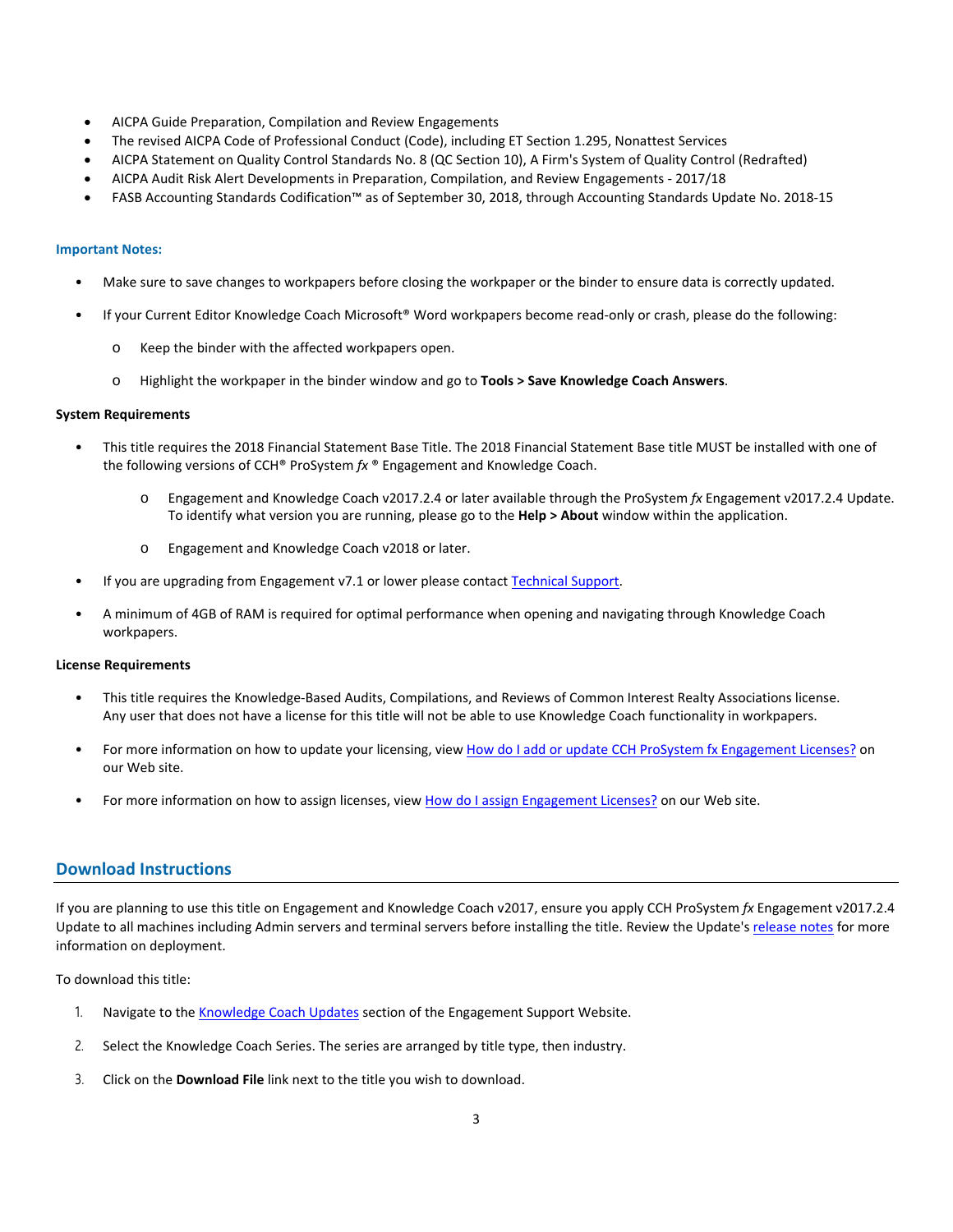**Note**: On some occasions the content package file (.KCP) will download with the extension changed to .ZIP. If this occurs, please change the extension of the downloaded file to KCP using all capital letters.

You must install the 2018 Financial Statement Base title before installing the 2019 Knowledge Based Preparations, Compilations, and Reviews of Common Interest Realty Associations.

The Financial Statement Base title is also available on th[e Knowledge Coach Update Website.](http://support.cch.com/updates/KnowledgeCoach)

The Knowledge Coach Content Package (KCP) download is a proprietary file that must be installed from within Engagement. Save this KCP file to a location on your local drive, and follow the Installation Instructions below.

#### **Installation Instructions**

Once you have downloaded your Knowledge Coach title, you will need to add it to the list of titles within CCH ProSystem *fx* Engagement. The only additional system requirement is approximately 75MB of disk space to store your Knowledge Coach Program content files. Please refer to the Engagement with Knowledge Coach Release Notes for any other system requirements.

After downloading the 2019 Knowledge Based Preparations, Compilations, and Reviews of Common Interest Realty Associations, do the following:

- 1. Launch the Engagement Workpaper Management application so that the Local File Room is displayed. Select **Tools > Knowledge Coach Titles**.
- 2. The Knowledge Coach Titles window will be displayed.
- 3. Choose **Add Title**.
- 4. Browse to the title package file (\*.KCP) that you previously downloaded from the Knowledge Coach Support Web site.
- 5. Choose **Open**.
- 6. The system will display a progress indicator while the title package is added. You will receive a message that the title has been successfully installed once the process is complete.

#### To release a title:

- 1. Select one of the Knowledge Coach titles in the list that has been added but is not yet released.
- 2. Choose **Release Title**. The current date and time will be displayed in the Date released column, and the status will change to "Released."

**Note**: In the Engagement Admin module, add and assign a Knowledge Coach module and the applicable Knowledge Coach title license to staff before using the workpapers.

**Important**: Once the 2019 Knowledge-Based Preparations, Compilations, and Reviews of the Common Interest Realty Associations title has been added and released, they will be automatically deployed to other staff members when they login to the "Office" location, or when they synchronize a binder that contains Knowledge Coach workpapers from this title.

#### **Online Permission Key**

Permission key files may be downloaded from our [website](https://prosystemfxsupport.tax.cchgroup.com/permkey/download.aspx) or when adding or updating the new licenses within CCH ProSystem *fx* Engagement 2017 and higher. After updating the license file in the Engagement Admin module, licenses need to be assigned to the staff who will use 2019 Knowledge-Based Preparations, Compilations, and Reviews of Common Interest Realty Associations.

If you have not already established a Single Sign-on (SSO) account with Customer Service, we urge you to do so at this time.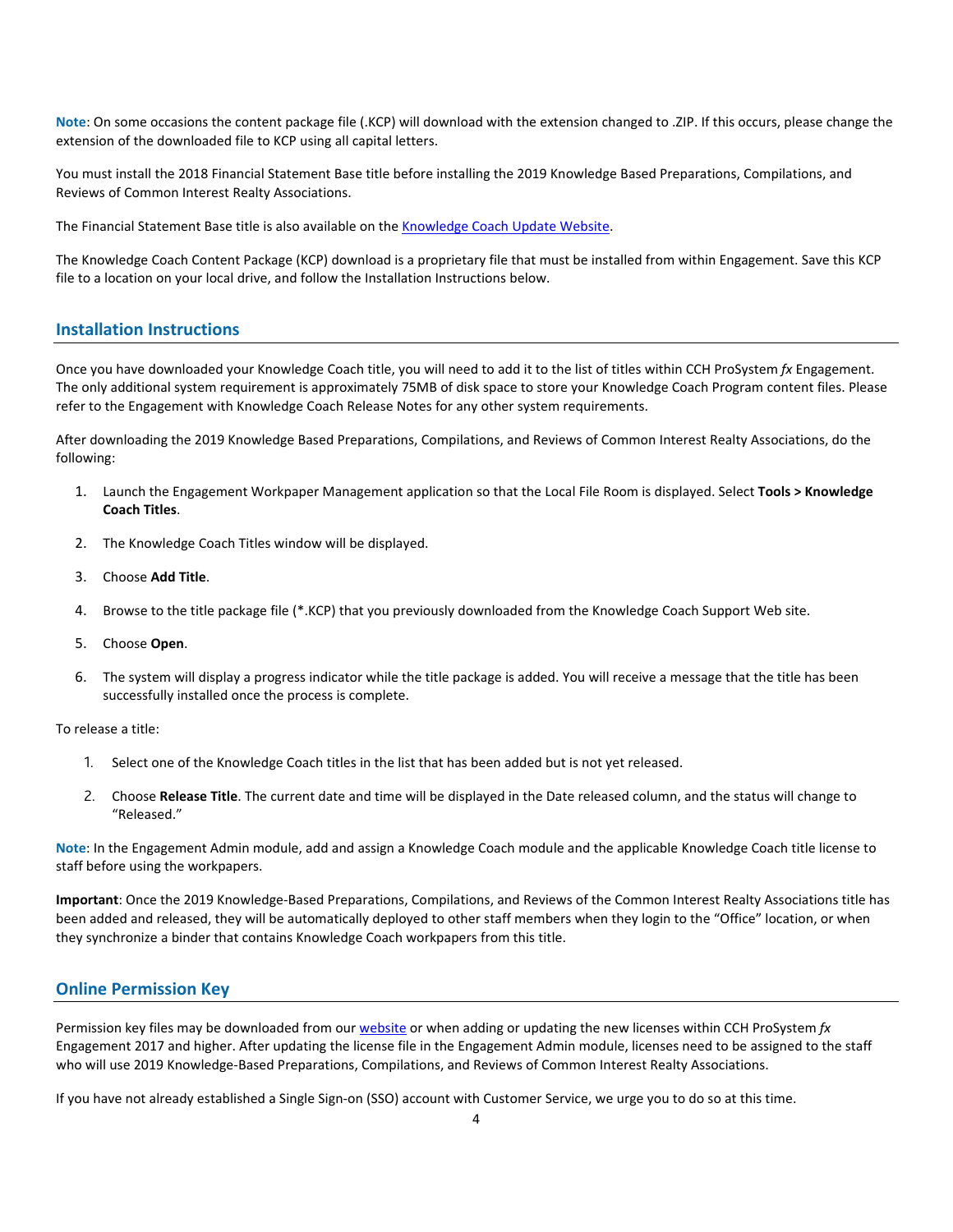## CCH® Accounting Research Manager®

CCH's Accounting Research Manager ("ARM") is the most comprehensive, up-to-date and objective online database of financial reporting literature. It includes all authoritative and proposed accounting, and SEC literature, plus independent, expert-written interpretive guidance.

Available on ARM, the Knowledge-Based Preparations, Compilations and Reviews of Common Interest Realty Associations Guide helps you comply with the most recent professional standards and guidance for the conduct of preparations, compilations and reviews and to integrate the use of practice aids, tools, and other resources with its guidance. This publication supplements and complements the Knowledge-Based documents that are available in Knowledge Coach.

If you subscribe to an ARM library that includes Preparations, Compilations, and Reviews of Common Interest Realty Associations content, you can link directly to source material from Resources within Knowledge Coach documents. These links have been updated to refer to the accounting standards under the FASB Accounting Standards Codifications. Also, if you subscribe to the Knowledge-Based Preparations, Compilations, and Reviews of Construction Contractors and Related Entities Guide on ARM, you can take advantage of references to the guide material from within the Knowledge Coach documents.

With Accounting Research Manager, you maximize the efficiency of your research time, while enhancing your results. Learn more about our content, our experts, and how you can request your free trial by visiting the [Accounting Research Manager website.](http://www.accountingresearchmanager.com/) You can also access the Accounting Research Manager Web site by selecting **Engagement > Binder Window > Shortcuts Bar > Guidance tab**.

### Using Your Knowledge Coach Content

To use your Knowledge Coach Workpaper Templates, do the following:

- 1. Open a binder in Engagement.
- 2. Select the workpaper tab into which you would like to insert the workpaper.
- 3. Select **New Knowledge Coach Workpaper** from the toolbar or File menu.
- 4. The *New Knowledge Coach Workpaper* dialog appears (Figure 1).
- 5. Select the **New Knowledge Coach Title** with the content you would like to use. You can only select titles you have installed. The information displayed changes to reflect the workpaper organization available for the selected title.
- 6. Select the **Knowledge Coach Workpapers** to insert into your binder and click **OK**.
- 7. In the *Selected Workpaper Properties* dialog, each workpaper name is automatically loaded into the Name field. Add a **workpaper index** in the Index field and make any Name modifications you desire. You can also modify the tab location or the roll forward settings for each workpaper.
- 8. Click **OK**. The integrated Knowledge Coach workpaper is now inserted into your engagement binder.

**Note:** For more information on how to use Knowledge Coach workpapers in your binder, see the Knowledge Coach User Guide.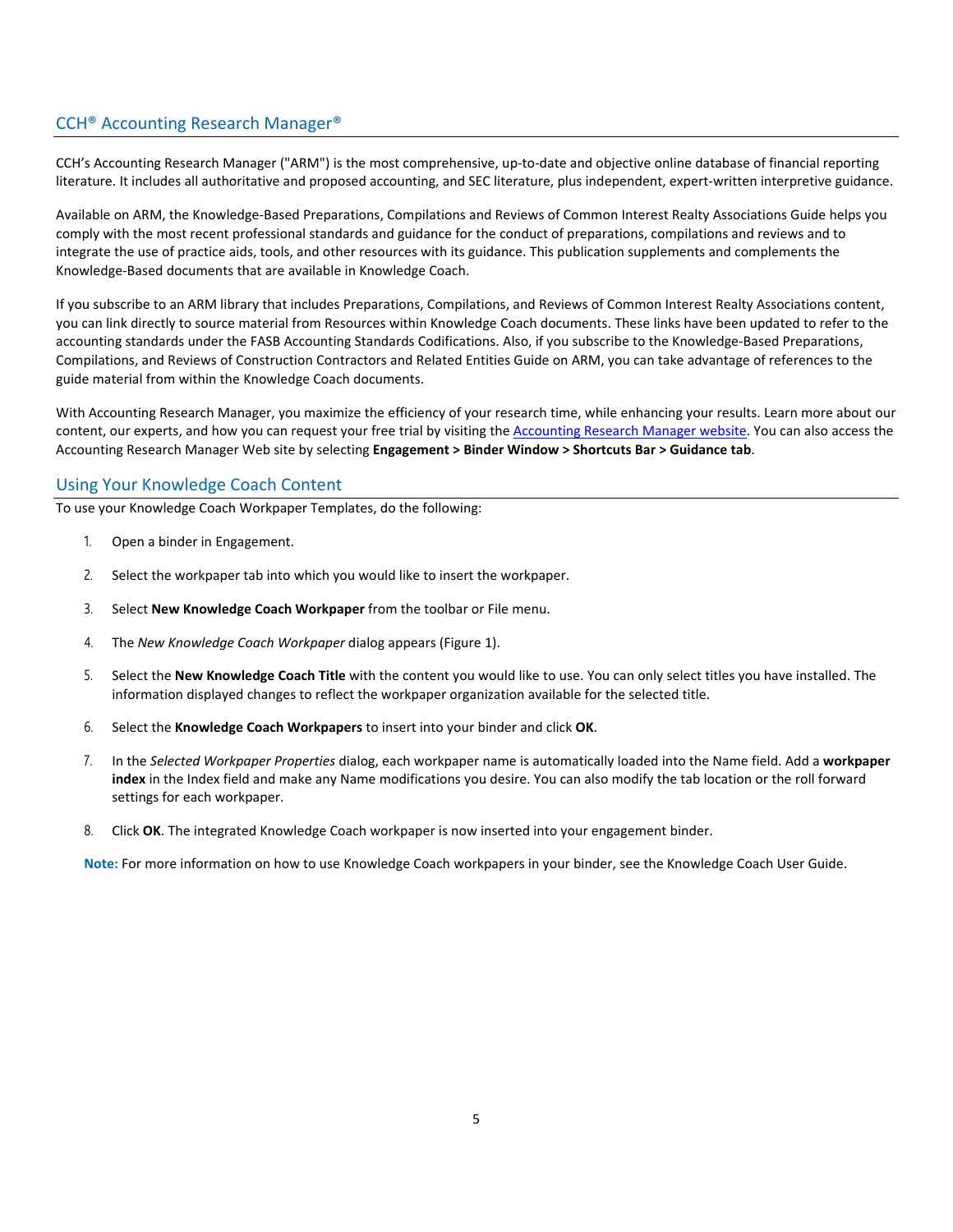| New Knowledge Coach Workpaper                                                                          |                                                                                                                                                                                                                                                                                                                                                                                                                                                                                                                | $\times$                                                                                |
|--------------------------------------------------------------------------------------------------------|----------------------------------------------------------------------------------------------------------------------------------------------------------------------------------------------------------------------------------------------------------------------------------------------------------------------------------------------------------------------------------------------------------------------------------------------------------------------------------------------------------------|-----------------------------------------------------------------------------------------|
| Industry title selection                                                                               | Workpaper selection                                                                                                                                                                                                                                                                                                                                                                                                                                                                                            |                                                                                         |
| $\leftarrow$ $\overline{Q}$                                                                            | Q                                                                                                                                                                                                                                                                                                                                                                                                                                                                                                              | .È<br>-법                                                                                |
| 2019 KBA CIRA Audits                                                                                   | Add independent workpapers without foundation workpapers                                                                                                                                                                                                                                                                                                                                                                                                                                                       | Details of selected workpaper                                                           |
| 2019 KBA CIRA Compilations<br>2019 KBA CIRA Preparation<br>2019 KBA CIRA Reviews<br>≺<br>$\rightarrow$ | 000-Resources<br>⊞…⊡<br>100-The Communications Hub<br>面板<br>200-Pre-Engagement Procedures<br>面一<br>面一<br>300-Risk Assessment-Understanding the CIRA & Environment<br>面一<br>400-Risk Assessment-Design of Internal Controls<br>面一<br>500-Assessing Risk of Material Misstatement<br>600-Audit Procedures-Response to Assessed Risks<br>面板<br>700-Audit Procedures-Tests of Internal Controls<br>ங்⊹⊓<br>面干<br>800-Audit Procedures-Substantive Tests<br>面口<br>900-Evaluating, Concluding & Reporting Procedures | Highlight a workpaper or select<br>a workpaper check box to see<br>details <sup>1</sup> |
|                                                                                                        | <b>OK</b>                                                                                                                                                                                                                                                                                                                                                                                                                                                                                                      | <b>Help</b><br>Cancel                                                                   |

Figure 1 - New Knowledge Coach Workpaper

## **Additional Information on Knowledge Coach and the KBA Methodology**

#### **Knowledge-Based (KBA) Methodology**

Allows the results of one set of procedures to become the input for the next. The key components of the KBA methodology include:

- An Overview that guides accountants through the methodology.
- Knowledge-Based Preparation, Compilation and Review of Common Realty Interest Associations documents, integral to the risk assessment and overall accounting processes, which contain steps and procedures required by SSARS.
- Customizable Programs that take accountants through related steps and procedures.
- Practice Aids to help accountants complete steps or processes outlined in the Knowledge-Based Preparation, Compilation and Review of Common Interest Realty Associations documents and Programs.
- Accountant's Reports that provide a variety of sample accountant's opinions on financial statements.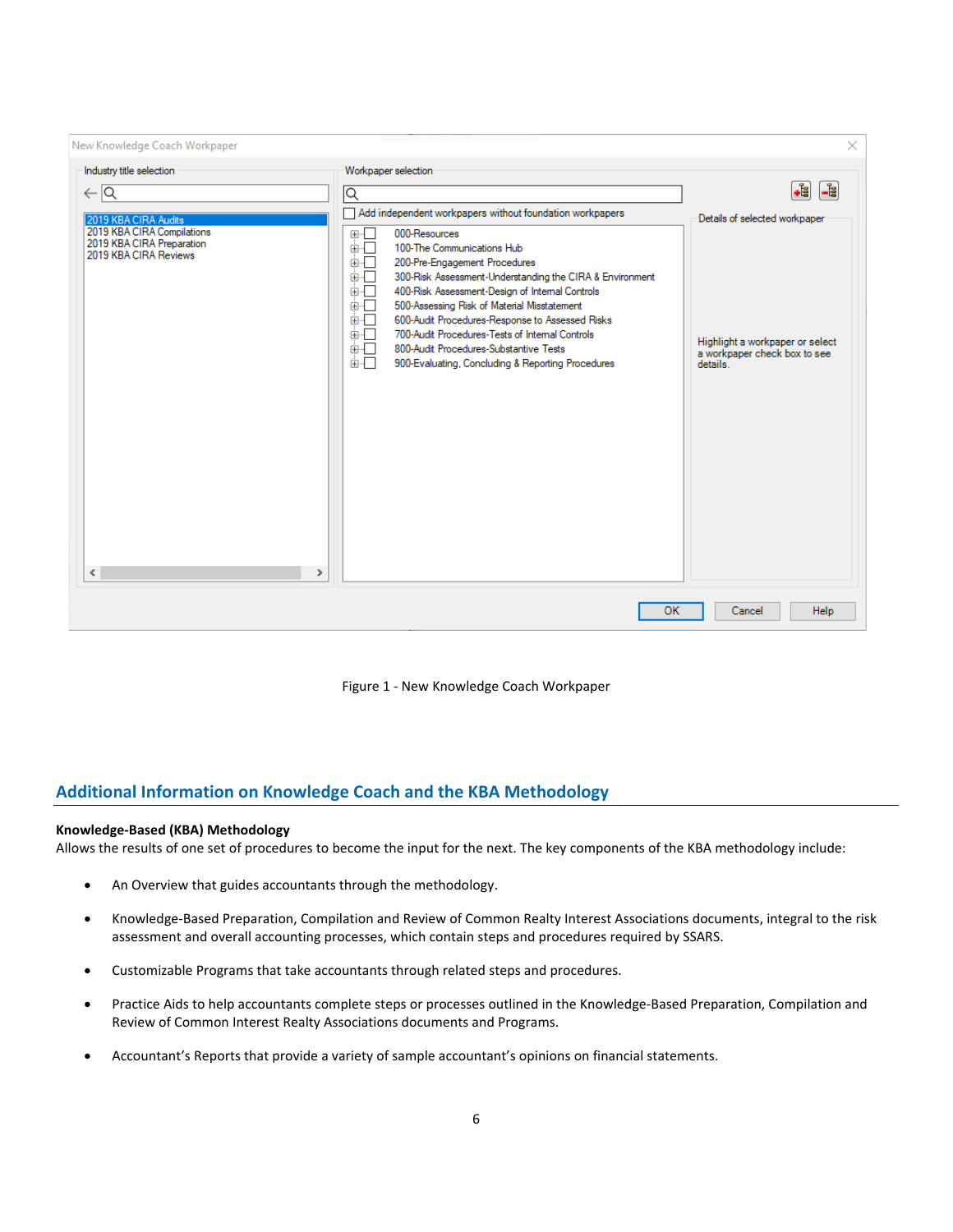- Correspondence documents that provide sample letters to be used to comply with SSARS requirements and in many other common situations.
- The AICPA's Accounting and Review Services Committee (ARSC) SSARS The practice aids and tools in the 2019 Knowledge-Based Preparations, Compilations and Reviews of Common Interest Realty Associations are designed around the AICPA's SSARS standards to assist accountants by:
	- Facilitating compliance with SSARS.
	- Encouraging more effective engagements through tailored engagement programs and comprehensive practice aids.
	- Enhancing engagement documentation.

#### **CCH® ProSystem** *fx***® Knowledge Coach**

Knowledge Coach functionality allows accountants to use the Knowledge-Based methodology more efficiently by eliminating the need for duplicate entry of the same information, tailoring documentation to each particular engagement, and documenting the link between risks identified and procedures performed. PRP-100 Engagement-Level Tailoring Questions, CMP-100 Engagement-Level Tailoring Questions or REV-100 Engagement-Level Tailoring Questions are documents in Knowledge Coach that presents engagement-level questions designed to aid in tailoring the engagement documentation to fit each client. Completing the questions helps the accountant avoid duplication and unnecessary workpapers.

**Note:** Before you begin your engagement, please review the guidance in PRP-101 Overall Preparation Program, CMP-101 Overall Compilation Program or REV-101 Overall Review Program. This workpaper is intended to be your road map through a Knowledge-Based methodology. You should start your engagement with PRP-100 Tailoring Question Workpaper, CMP-100 Tailoring Question Workpaper or REV-100 Tailoring Question Workpaper and PRP-101 Overall Preparation Program, CMP-101 Overall Compilation Program or REV-101 Overall Review.

#### • **Risks**

The Risk Assessment features have been disabled since the 2012 Knowledge-Based Compilations and Review Title for Knowledge Coach. Refer to KBP-101 Preparation: Significant Matters, KBC-101 Compilation: Significant Matters and KBR-102 Review: Significant Matters to accumulate and review significant issues and findings. PRP-801 Preparation Program, CMP-801 Compilation Program: Significant Risks and Uncertainties and REV-802 Review Program: Significant Risks and Uncertainties provides a guide for implementing the guidance related to the disclosure of certain significant risks and uncertainties.

#### • **Information Flow**

Helps cut down on the time spent duplicating information across forms. In addition, the flow of consistent information ensures that information and updates to information are not missed between workpapers. Drill-down functionality helps the user navigate quickly to the source of the information, aiding in the review of the engagement file.

#### • **Diagnostics**

Help keep track of unresolved issues like unanswered questions, incomplete risks, program steps not linked to risks or relevant assertions, missing workpaper, and more.

#### • **Links to Accounting Research Manager (ARM**)

If you subscribe to an ARM library that includes accounting content, you can link directly to source material from Resources within Knowledge Coach workpapers. These links have been updated to reference to the accounting standards under the SSARS and accounting standards issued by the AICPA. Also, if you subscribe to the Knowledge-Based Preparations, Compilations and Reviews of Common Interest Realty Associations Guide on ARM, you can take advantage of links to the guide material from within the Knowledge Coach documents.

#### • **Interpretive Guidance**

It is integrated into each Knowledge Coach template through the Tips view of each new task pane. Informational features include Practice Points, Examples, Optional Workpapers, and Resources to help accountants work more effectively and efficiently. You can also navigate from Resources within a document or the tip pane directly to CCH's Accounting Research Manager and industry guides by simply clicking on the Reference.